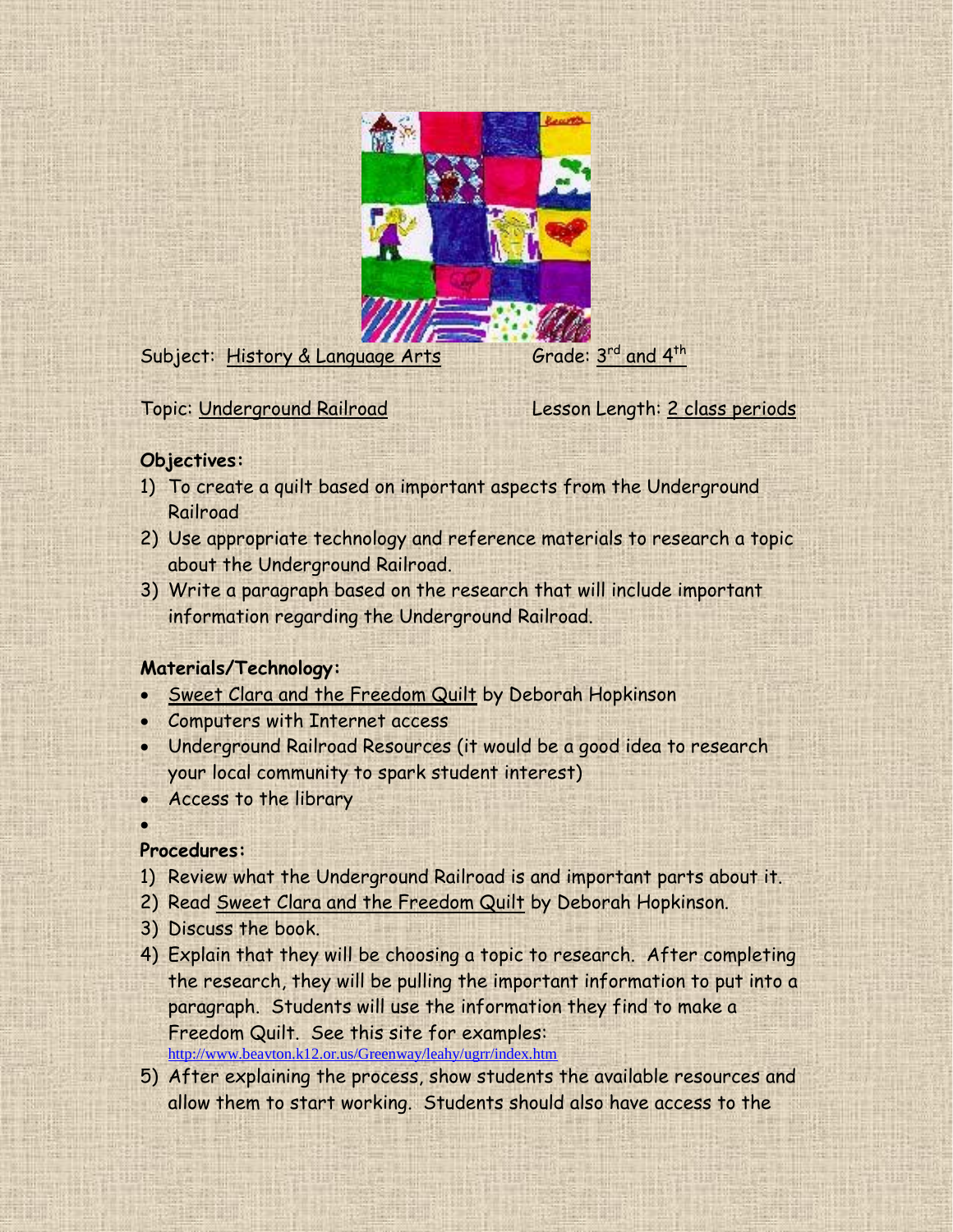Internet. There are useful web sites listed below. You may want to schedule a trip to the library or set up a time to visit the computer lab.

- 6) After students have finished researching, they will write a paragraph containing important information about their topic.
- 7) They will then put their paragraph on a square that will become part of the Freedom Quilt.
- 8) You can display the Freedom Quilt on a bulletin board or wall when finished.

| John Parker                        | <b>John Rankin</b>                 |
|------------------------------------|------------------------------------|
| Harriet Beecher Stowe (Uncle Tom's | Village of Mt. Pleasant Historic   |
| Cabin)                             | <b>District</b>                    |
| <b>Harriet Tubman</b>              | <b>Frederick Douglass</b>          |
| <b>William and Ellen Craft</b>     | Levi and Catherine Coffin          |
| Henry "Box" Brown                  | Eliza Harris                       |
| Sojourner Truth                    | <b>Wilson Bruce Evans House</b>    |
| Rush R. Sloane House               | Daniel Howell Hise House           |
| Col. William Hubbard House         | <b>Reuben Benedict House</b>       |
| Sammy and Sally Wilson House       | James and Sophia Clemens Farmstead |
| <b>Fugitive Slave Law</b>          | Dred Scott                         |

### 9) Here are a list of possible topics:

#### **Student Assessment:**

Students must have 3-5 important facts regarding the Underground Railroad. They must also have a topic sentence and a concluding sentence.

## **Resources:**

### **A) Web Site Links:**

<http://www.cr.nps.gov/nr/travel/underground/states.htm> <http://www.beavton.k12.or.us/Greenway/leahy/ugrr/index.htm> <http://www.ils.unc.edu/nc/LeviCoffin.html> <http://www.ket.org/underground/> [http://www.undergroundrailroad.org](http://www.undergroundrailroad.org/) <http://www.pbs.org/wgbh/aia/part4/4p1535.html>